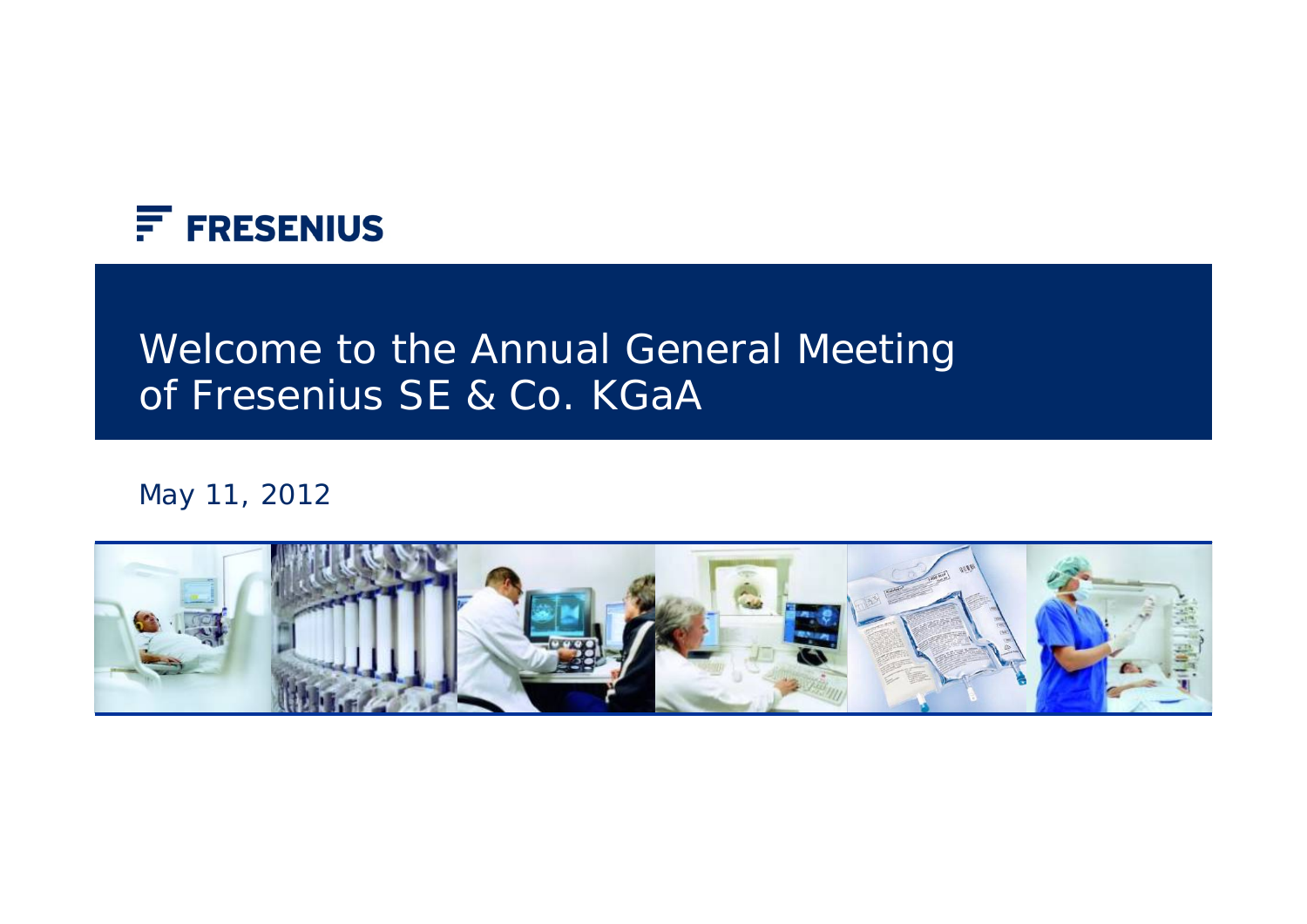

## Agenda

I. Financial Results 2011

II. Share Price Development

III. 1st Quarter 2012 and Outlook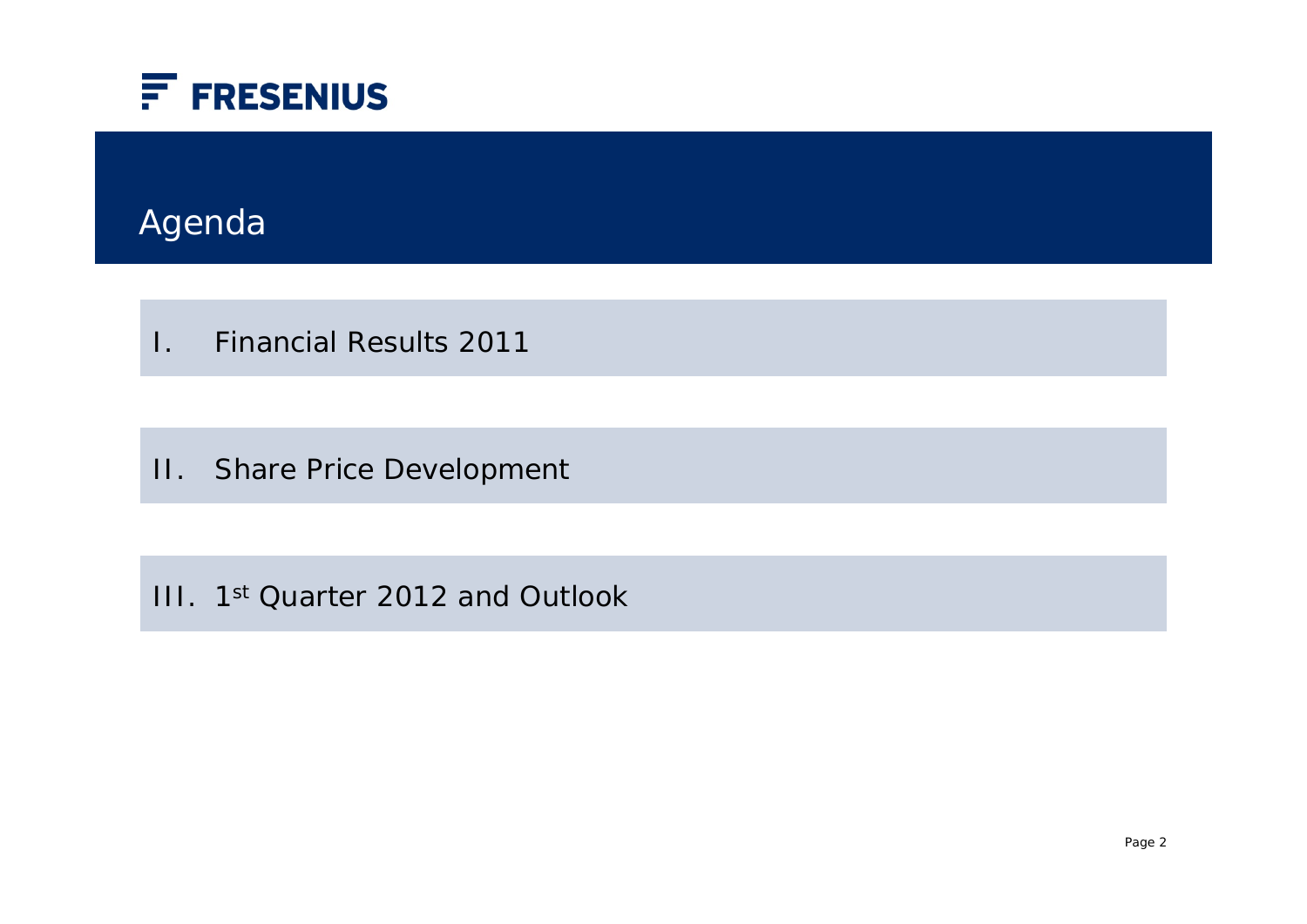

### 2011 – An Outstanding Year for Fresenius

- Excellent results for sales and earnings exceeding 2010 record year
- EBIT margin improvement in all business segments
- Portfolio balance and earnings diversification further improved
- Recent acquisitions strengthen position as a leading diversified health care group and point to significant 2012 growth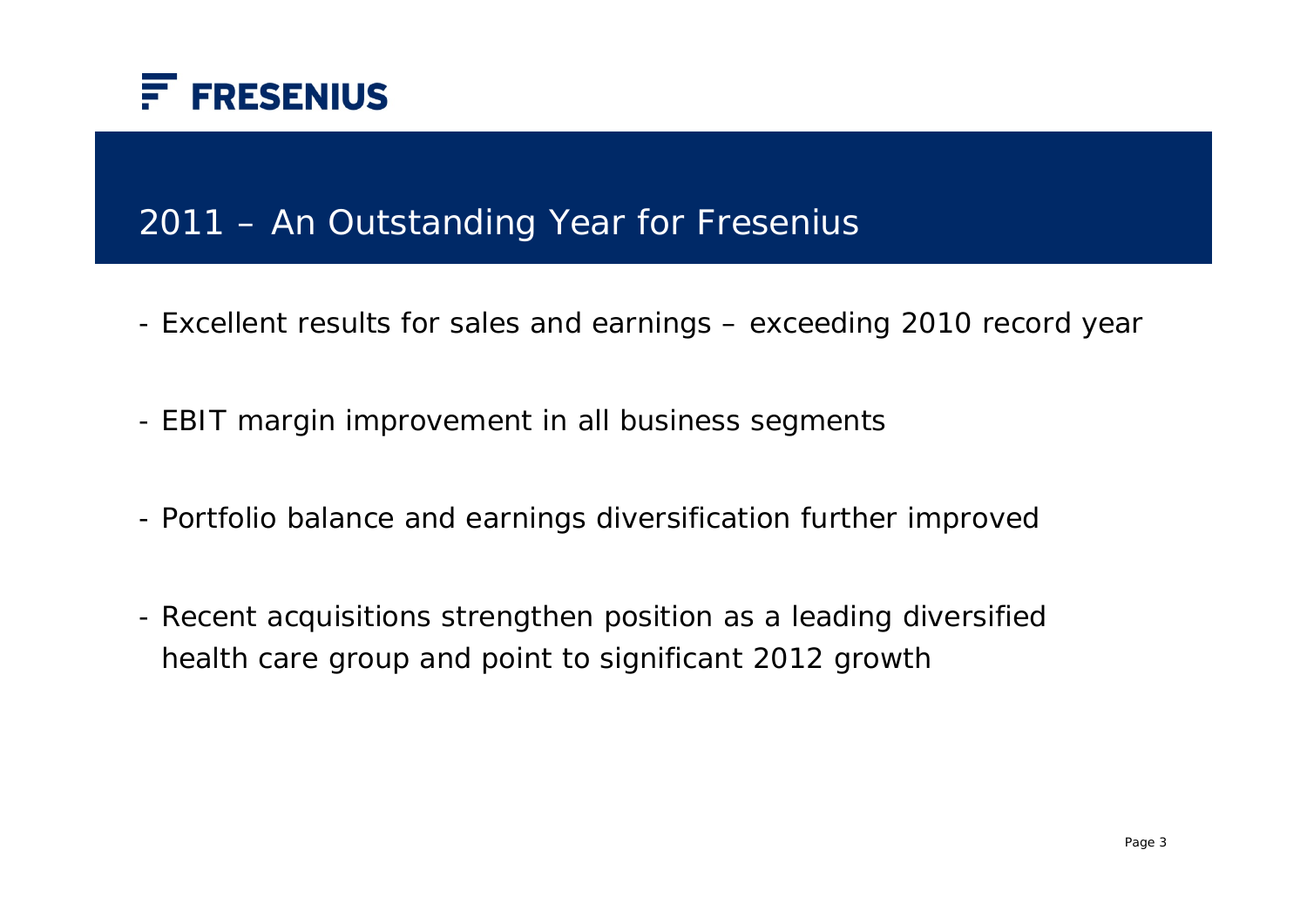

#### Fresenius Group: Excellent Financial Results



**Sales**5-year CAGR: 10%

**EBIT**5-year CAGR: 12%

**Net income<sup>1</sup>** 5-year CAGR: 17%

Page 4 1 Net income attributable to shareholders of Fresenius SE & Co. KGaA; adjusted for the effects of mark-to-mark accounting of the MEB and the CVR.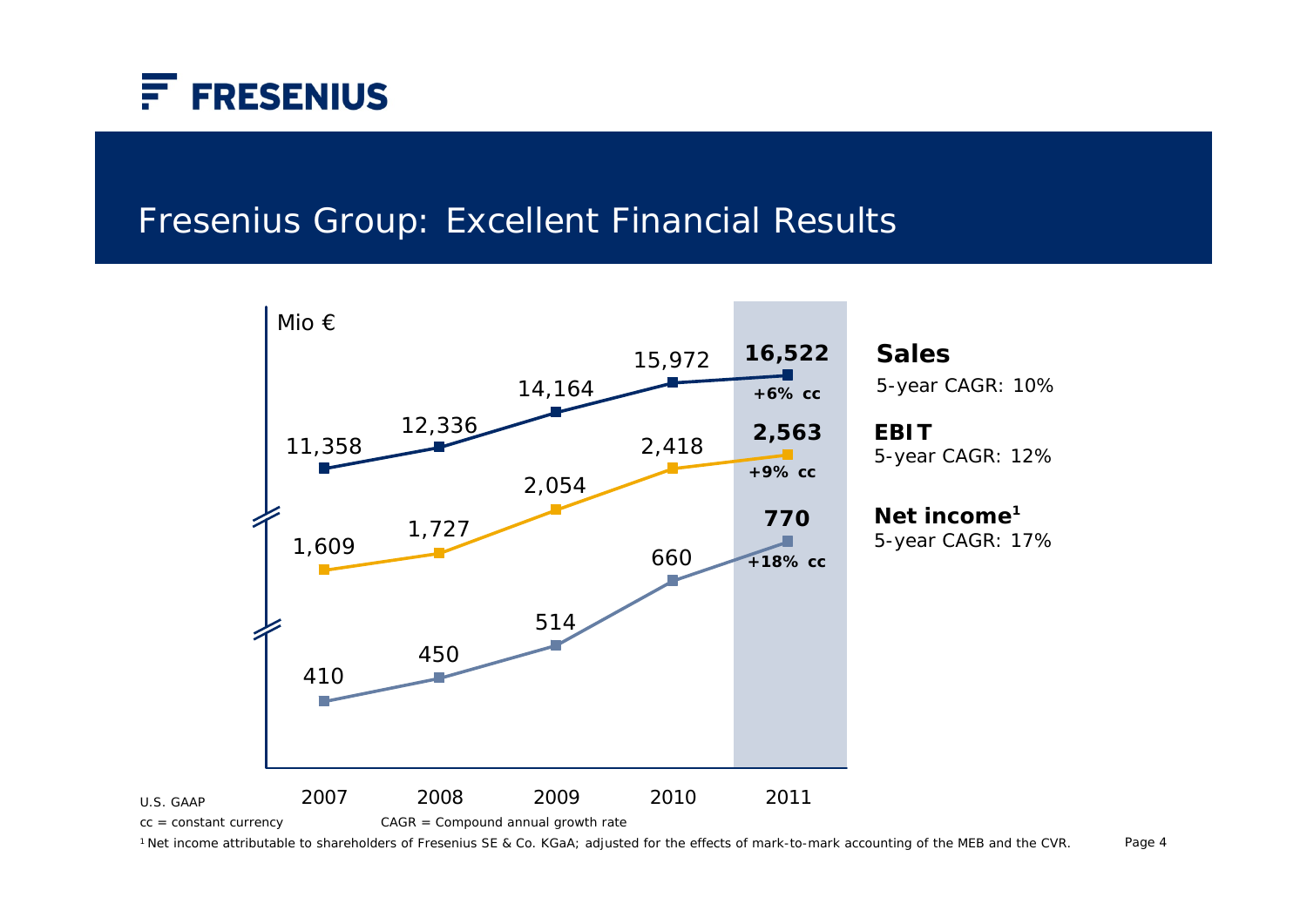

#### Fresenius Share: Attractive Long-Term Shareholder Returns



Source: Bloomberg; dividends reinvested 1 Proposal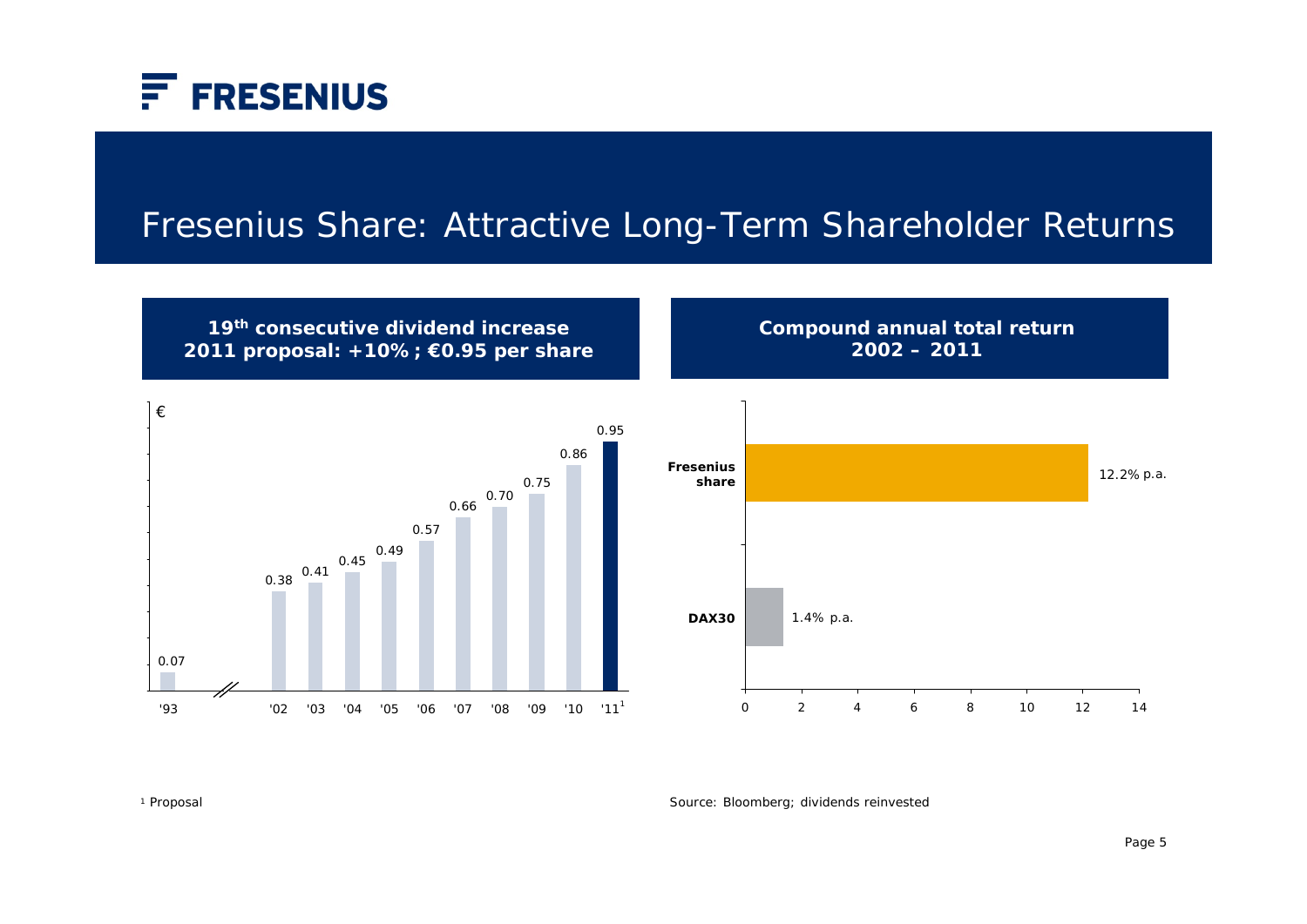

#### Fresenius Share Price Development 2011 and 2012

#### **Relative Share Price Performance**



| <b>Share Price</b><br><b>Development</b> | 2011   | 2012  |
|------------------------------------------|--------|-------|
| Fresenius                                | $+14%$ | $+9%$ |
| <b>DAX</b>                               | $-15%$ | $+9%$ |

As of May 8, 2012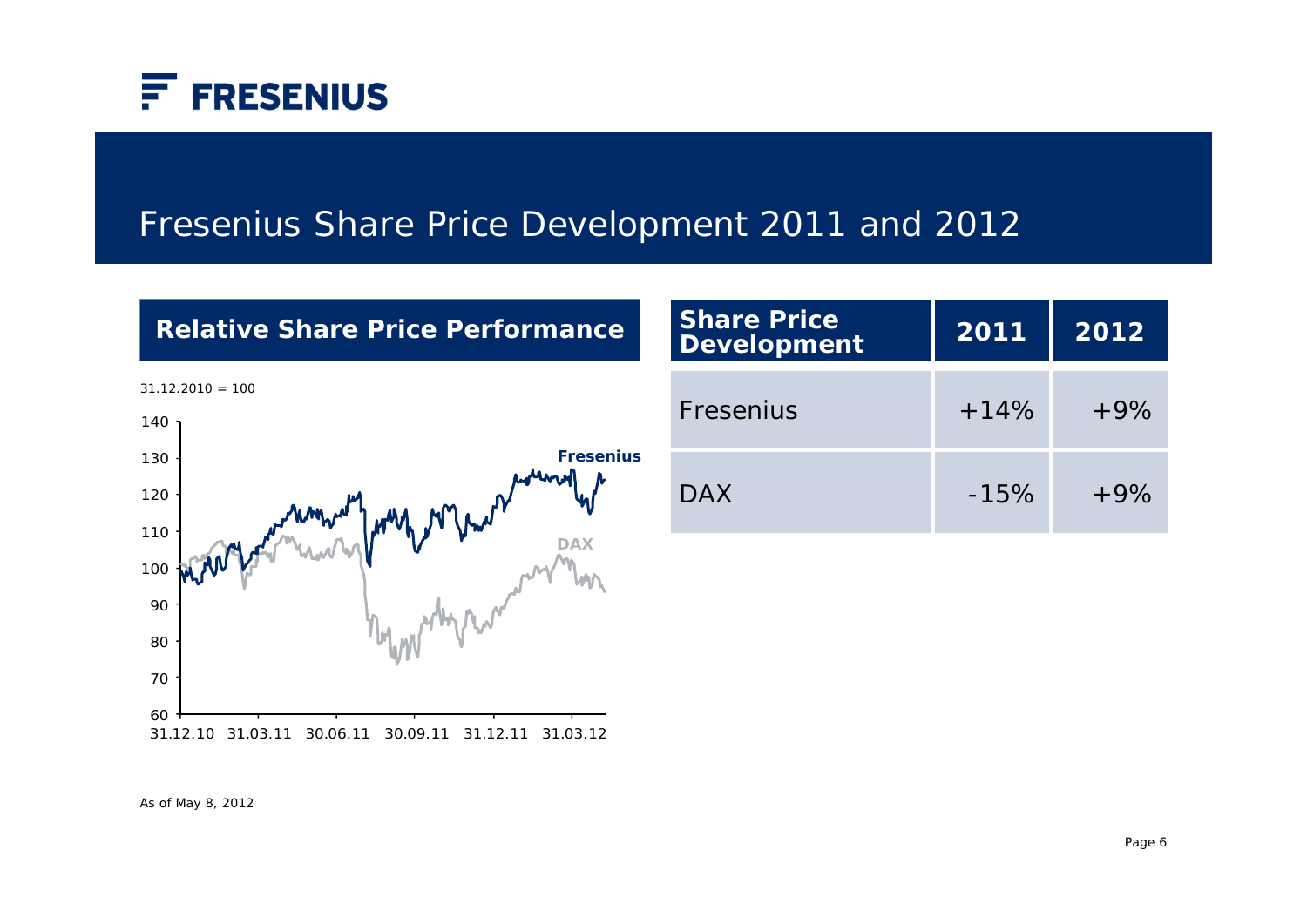

### Fresenius Group: Excellent Start Into 2012

|                                      | Sales <sup>1</sup> | <b>EBIT</b> | Net income <sup>2</sup> |
|--------------------------------------|--------------------|-------------|-------------------------|
| Q1/2012                              | €4,419 m           | €661 $m$    | €200 m                  |
| Growth at constant<br>currency rates | 10%                | 12%         | 15%                     |
| Growth at actual<br>currency rates   | 13%                | 15%         | 18%                     |

U.S. GAAP

1 Prior year's sales were adjusted according to a U.S. GAAP accounting change at Fresenius Medical Care

2 Net income attributable to shareholders of Fresenius SE & Co. KGaA - adjusted for a non-taxable investment gain at Fresenius Medical Care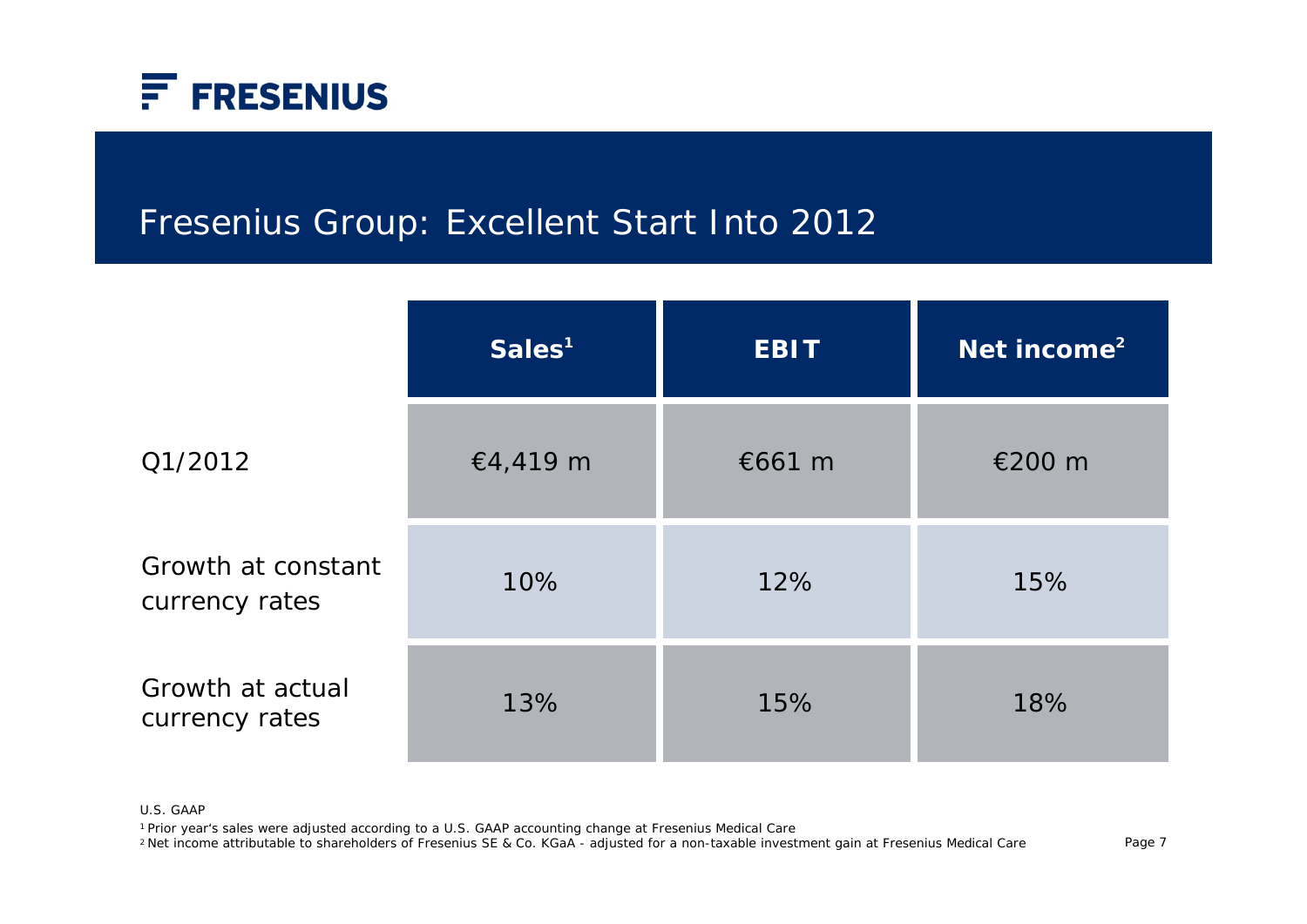

#### Fresenius Medical Care: 1st Quarter 2012 and Outlook

| 1st Quarter 2012        |             |
|-------------------------|-------------|
| <b>Sales</b>            | US\$3,249 m |
| Net income <sup>1</sup> | US\$244 m   |

| Outlook 2012            |                     |
|-------------------------|---------------------|
| <b>Sales</b>            | $\sim U$ S\$14.0 bn |
| Net income <sup>1</sup> | $\sim$ US\$1.14 bn  |



U.S. GAAP

1 Net income attributable to shareholders of Fresenius Medical Care AG & Co. KGaA, excluding a non-taxable investment gain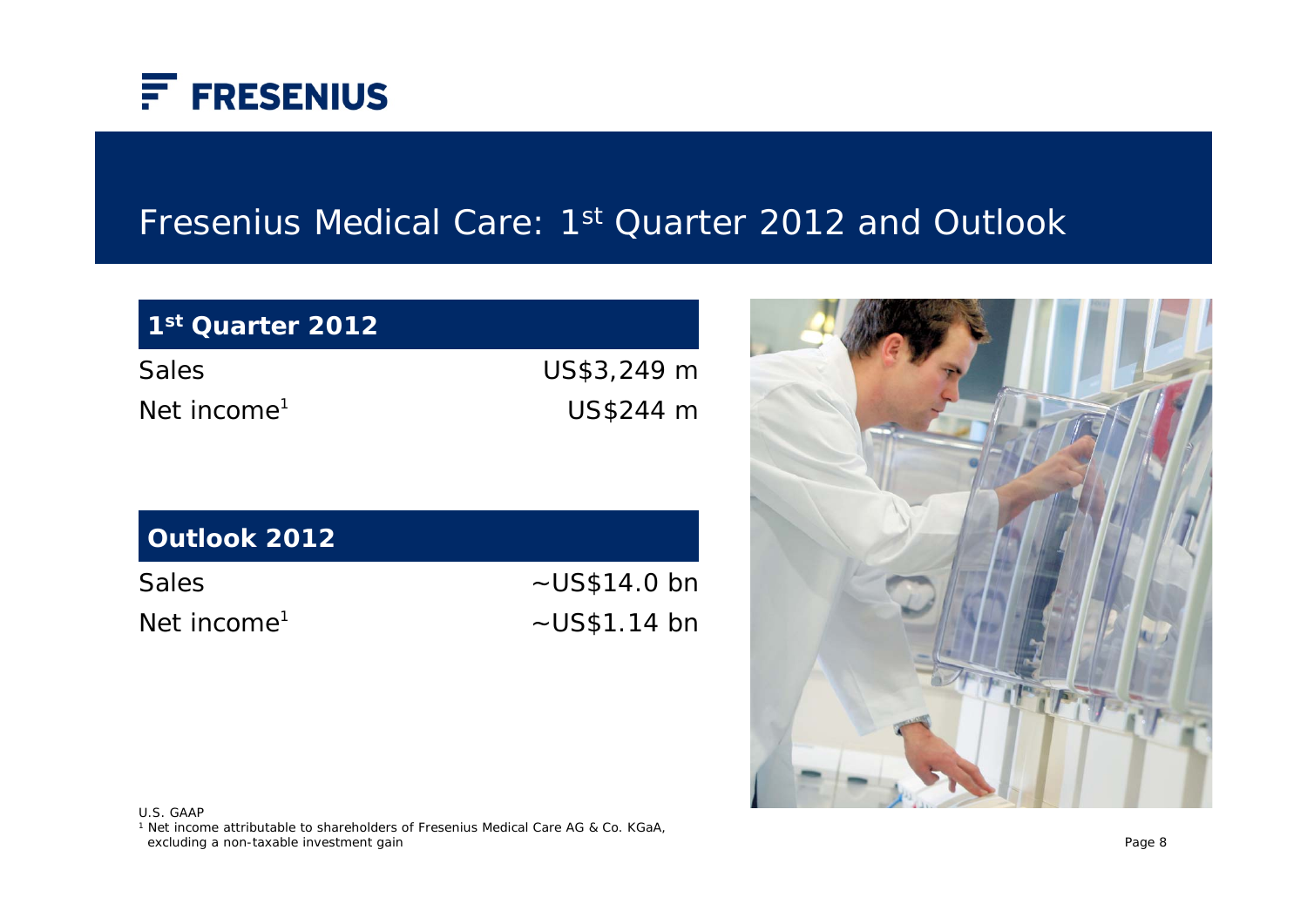

### Fresenius Kabi: 1<sup>st</sup> Quarter 2012 and Outlook

| 1st Quarter 2012 |                  |
|------------------|------------------|
| <b>Sales</b>     | €1,092 m         |
| <b>FBIT</b>      | $\epsilon$ 215 m |

#### **Outlook 2012**

Sales growth (organic) EBIT margin

6% – 8% 19.5% – 20% (upper end of range)

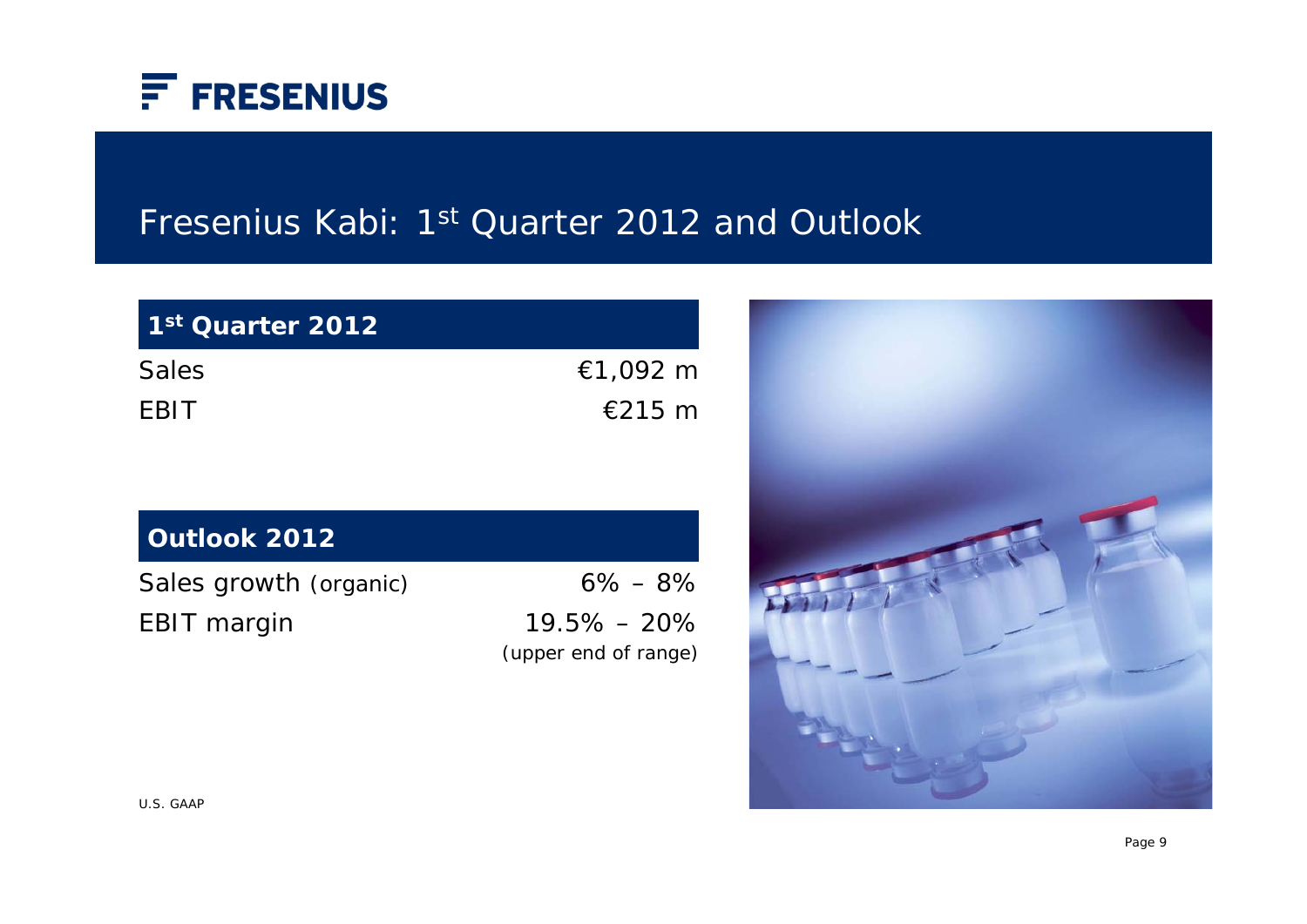

### Fresenius Helios: 1<sup>st</sup> Quarter 2012 and Outlook

| 1 <sup>st</sup> Quarter 2012 |                 |
|------------------------------|-----------------|
| <b>Sales</b>                 | $€717$ m        |
| <b>FBIT</b>                  | $\epsilon$ 68 m |

| <b>Outlook 2012</b> |  |
|---------------------|--|
|                     |  |

Sales growth (organic)

EBIT

3% – 5% €310 – €320 m (upper end of range)

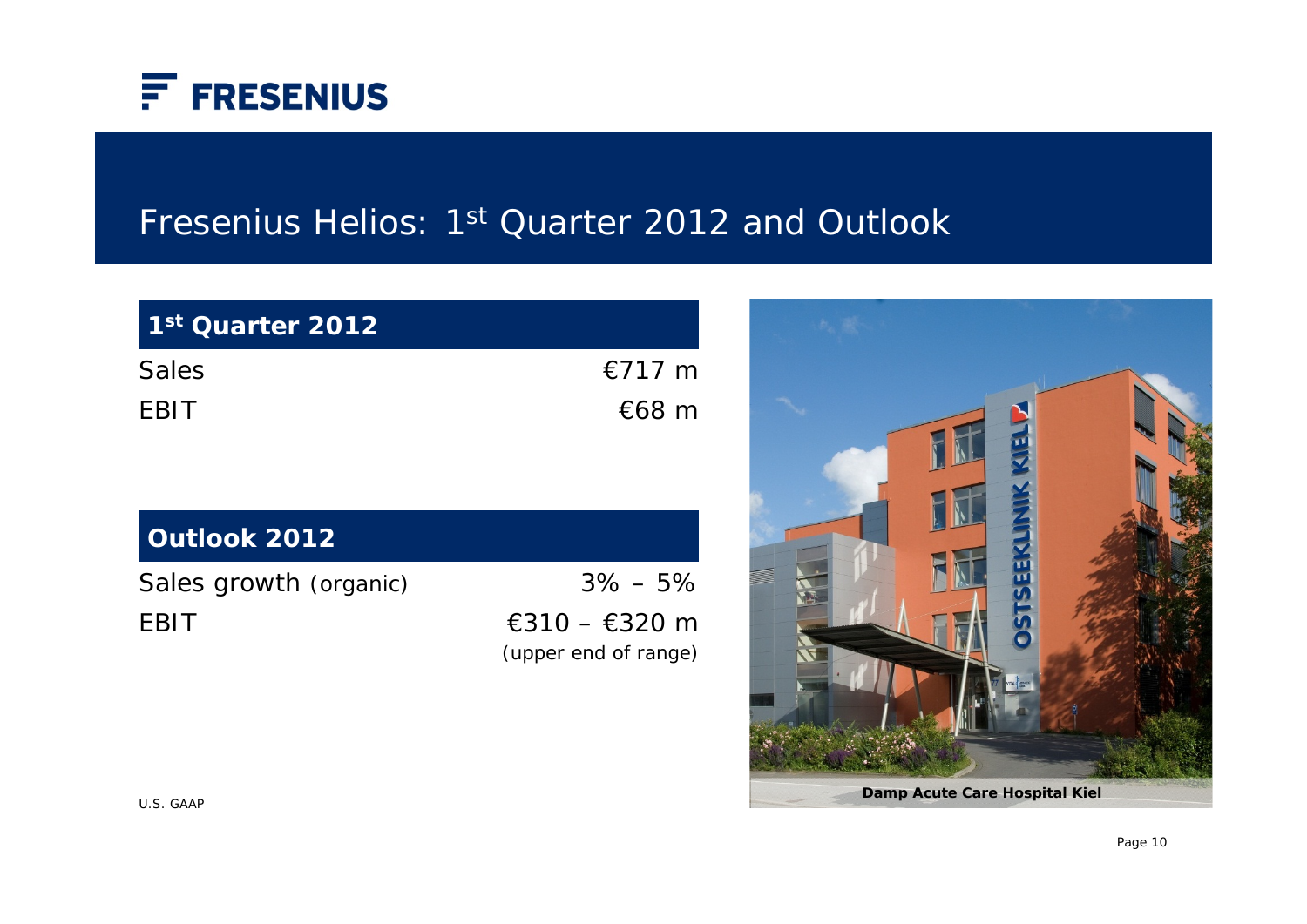

### Fresenius Vamed: 1<sup>st</sup> Quarter 2012 and Outlook

| 1st Quarter 2012 |        |
|------------------|--------|
| <b>Sales</b>     | €142 m |
| <b>FBIT</b>      | €5 $m$ |

| Outlook 2012       |              |
|--------------------|--------------|
| Sales growth       | $5\% - 10\%$ |
| <b>EBIT</b> growth | $5\% - 10\%$ |

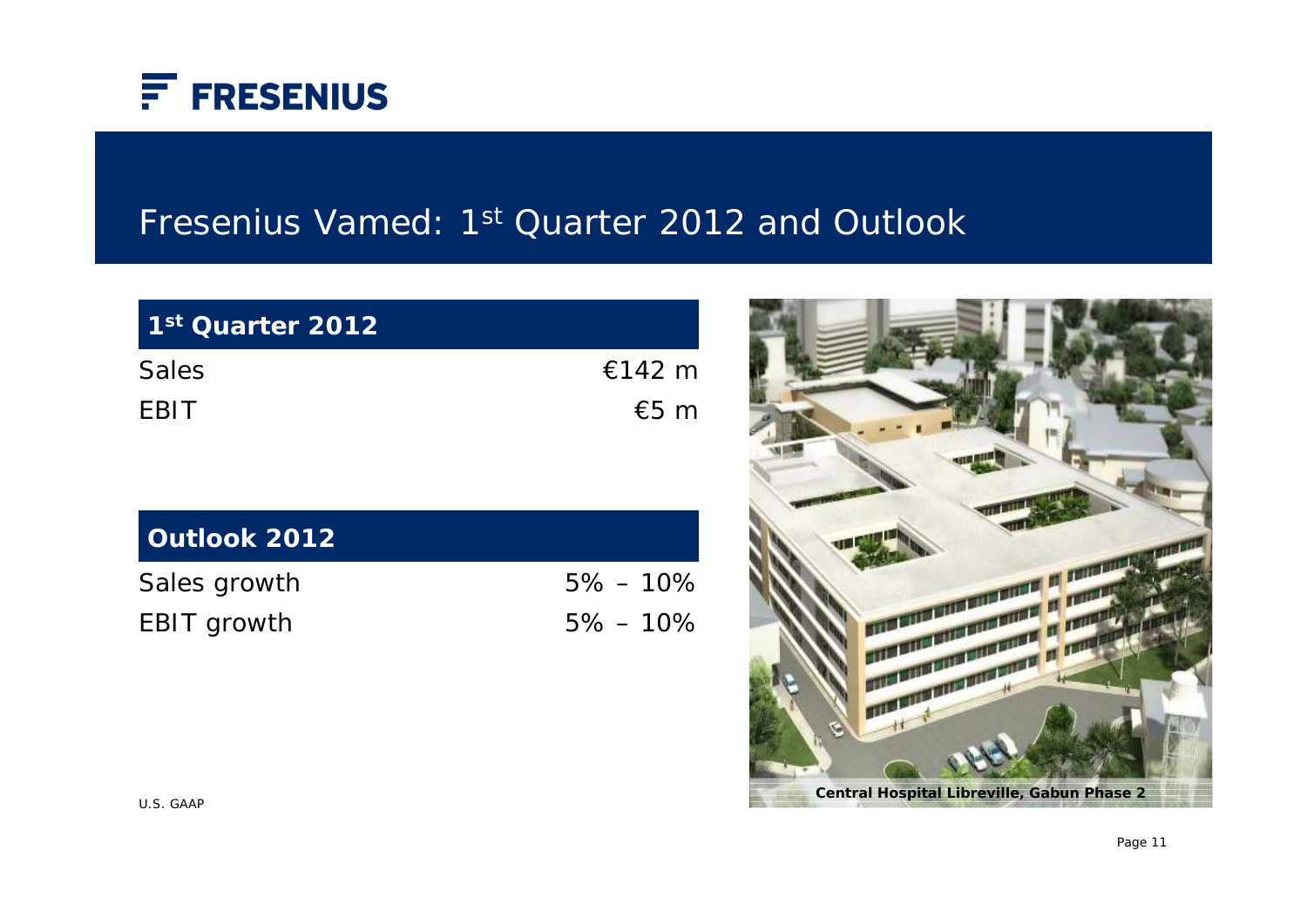

### Fresenius Group: Positive Outlook 2012

|                                                        | Outlook 2012                        |
|--------------------------------------------------------|-------------------------------------|
| Revenue growth <sup>1</sup><br>at constant currency    | $10\% - 13\%$<br>upper end of range |
| Net income growth <sup>2</sup><br>at constant currency | $12\% - 15\%$                       |

1 Prior year's sales were adjusted according to a U.S. GAAP accounting change at Fresenius Medical Care

2 Net income attributable to shareholders of Fresenius SE & Co. KGaA - adjusted for a non-taxable investment gain at Fresenius Medical Care

Outlook before effects of the announced Rhön-Klinikum AG acquisition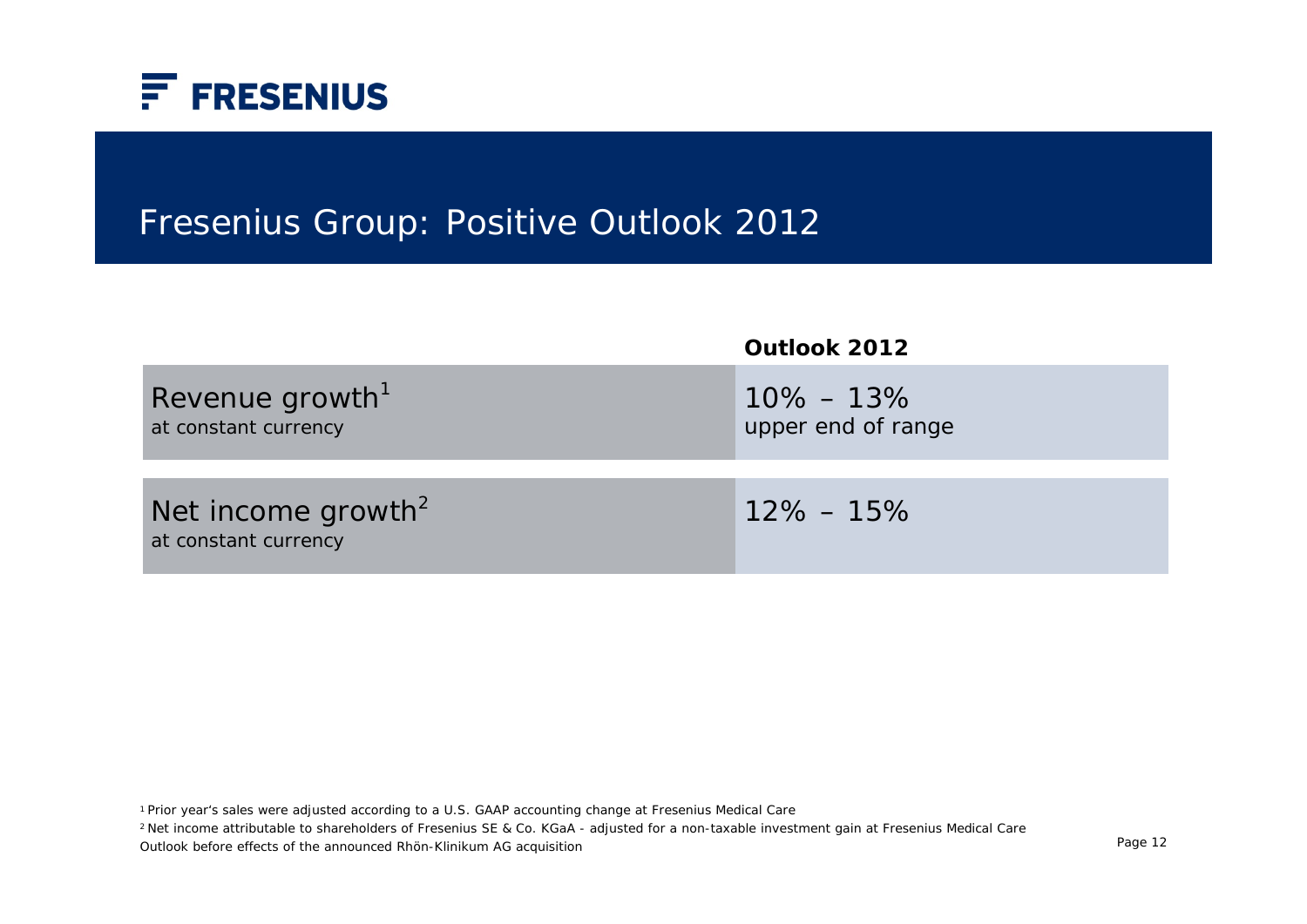

## Offer to Acquire RHÖN-KLINIKUM AG – Create Countrywide Hospital Network

- Combine RHÖN-KLINIKUM AG with **HELIOS**
- Creating Germany's largest hospital operator with substantial cost and growth synergies Sales 2012 pro forma ~€6 billion
- 75% of the German people have access to a hospital of the combined organization within one hour's drive

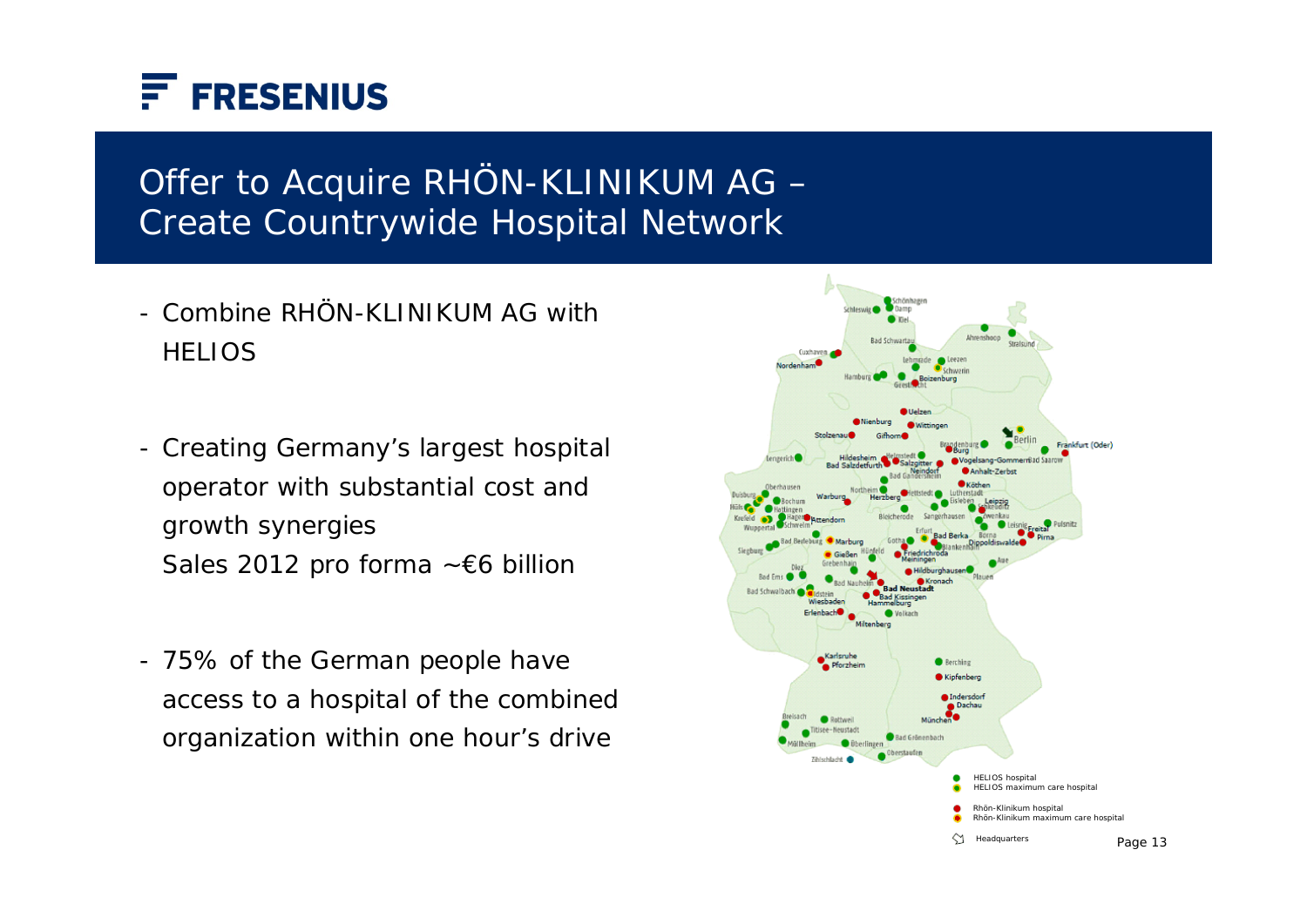

## Fresenius Group: Ideal Strategic Posture to Benefit from Major Health Care Trends

- **Aging population and increasing demand for health care** World population age 60+ will more than double by 2050 to >2 billion (OECD)

#### - **Dynamic emerging market growth**

Increasing health care coverage and per capita spending (e.g. India: US\$44, China: US\$191 vs. USA: US\$7.960; WHO)

#### - **Continuing growth of generics**

Approx. US\$20 bn branded IV drugs (base: 2010 sales) go off-patent in the U.S. by 2020

#### - **Rise of private providers in health care services**

Further privatization of German hospital market Global opportunity to provide dialysis services (e.g.: China, India)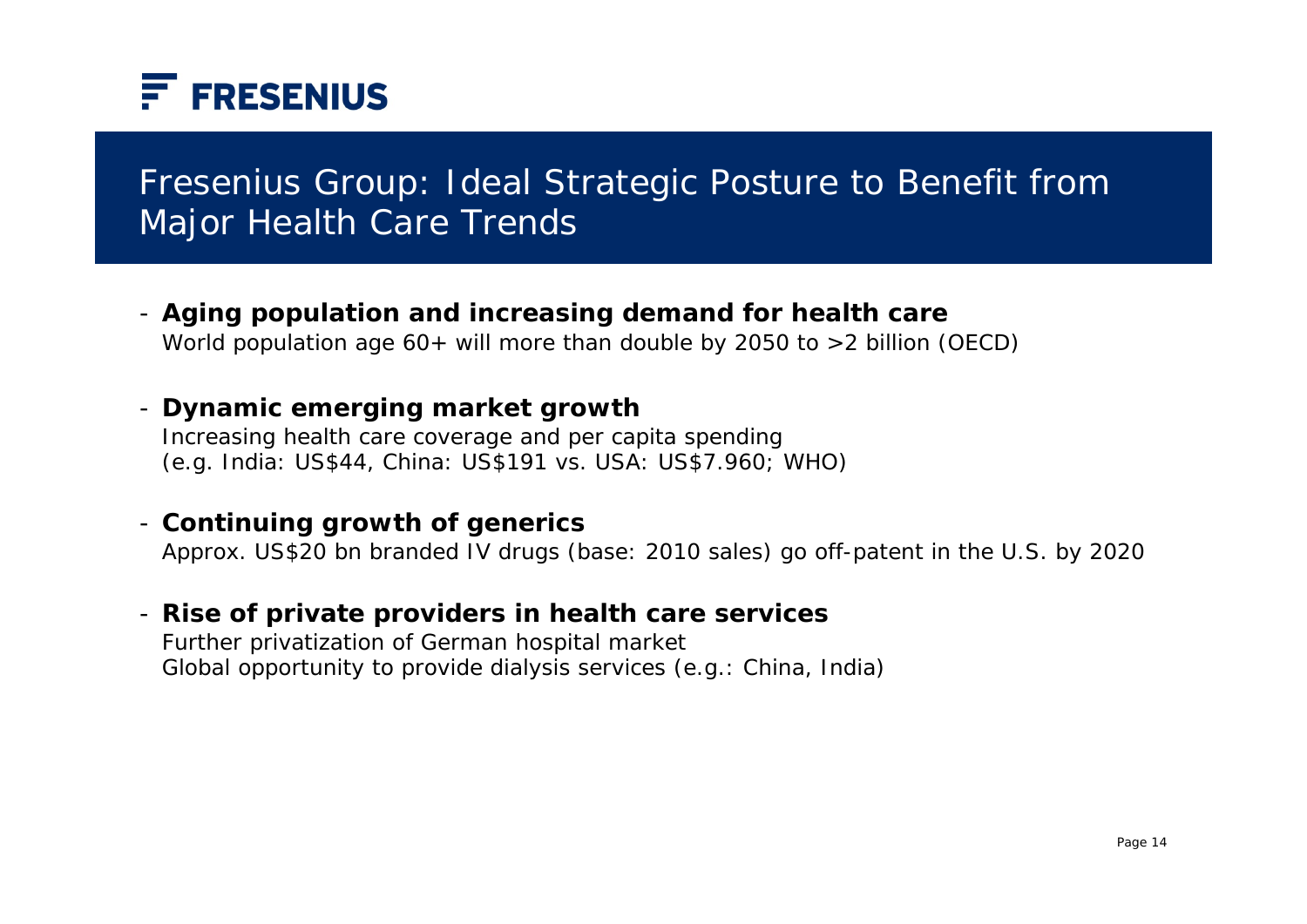

#### Fresenius Group: Positive Mid-Term Outlook



Additional growth through small / mid-sized acquisitions

Focus on quality and cost leadership

Mid-term stretch financial goal: Group net income<sup>1</sup> >  $\epsilon$ 1 bn by 2014

1 Net income attributable to shareholders of Fresenius SE & Co. KGaA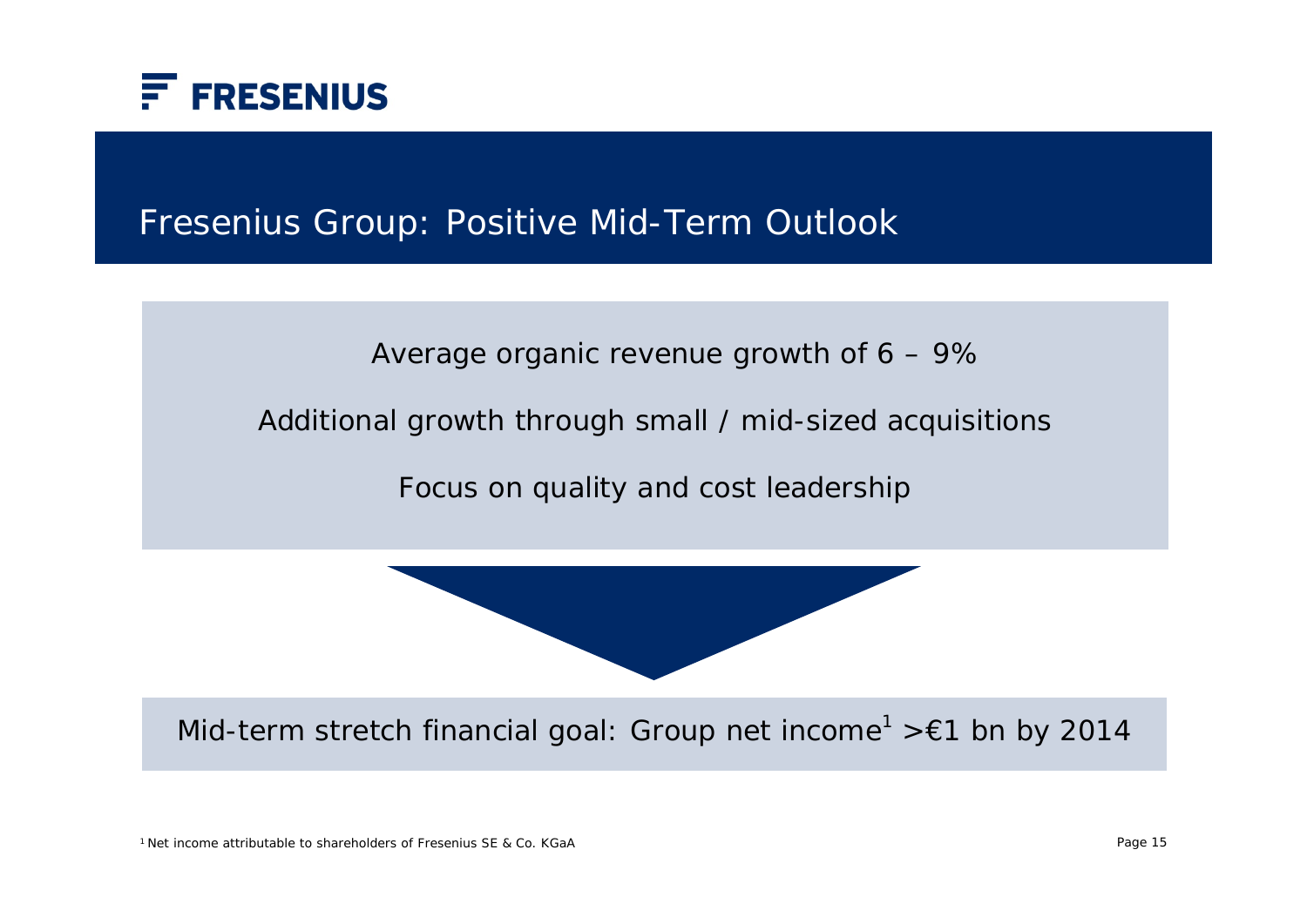

# Annual General Meeting Fresenius SE & Co. KGaA Thank you for your attention

May 11, 2012

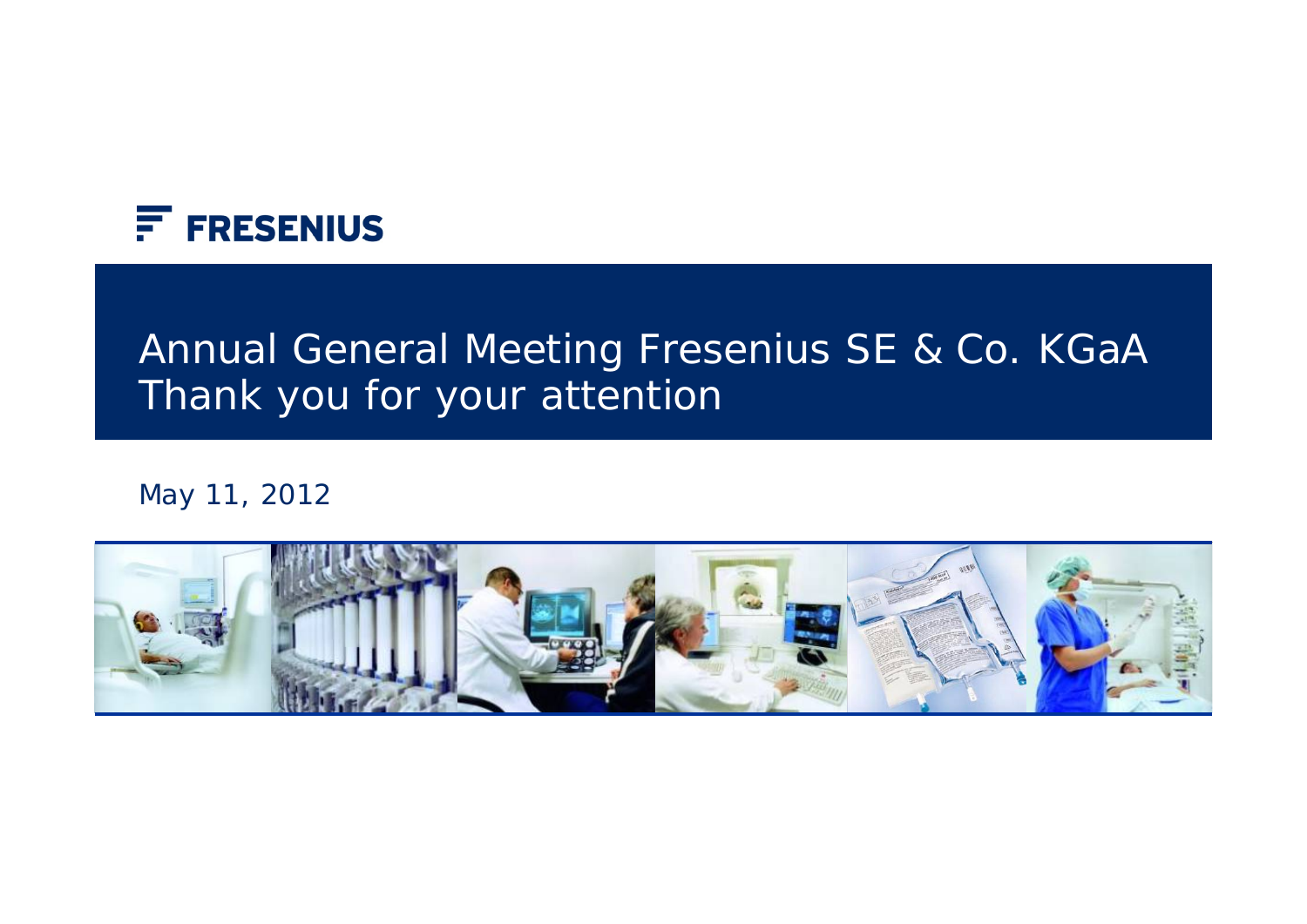

#### Safe Harbor Statement

This announcement is neither an offer to purchase nor a solicitation of an offer to sell RK AG shares. The final terms and further provisions regarding the public offer will be disclosed in the offer document after the publication has been approved by the German Federal Financial Supervisory Authority (Bundesanstalt für Finanzdienstleistungsaufsicht, BaFin). The final terms of the public offer may differ from the basic information described herein. Investors and holders of RK AG shares are strongly recommended to read any such offer document and all documents in connection with the public offer as they are published, since they will contain important information.

If any announcements or information in this document contain forward-looking statements, such statements do not represent facts and are characterized by words such as "expect", "believe", "estimate", "intend", "aim", "assume" or similar expressions. Such statements express the intentions, opinions or current expectations and assumptions of the Fresenius and the bidder FPS Beteiligungs AG, for example with regard to the potential consequences of the takeover offer for Rhön-Klinikum, for those Rhön-Klinikum shareholders who choose not to accept the takeover offer or for future financial results of Rhön-Klinikum. Such forward-looking statements are based on current plans, estimates and forecasts which Fresenius and the bidder FPS Beteiligungs AG have made to the best of their knowledge, without claiming to be correct in the future, and speak only as of the date on which they are made. It should be kept in mind that actual events or consequences may differ materially from those contained in or expressed by such forward-looking statements. Forward-looking statements are subject to risks and uncertainties, e.g. changes in business, economic and competitive conditions, regulatory reforms, results of clinical trials, foreign exchange rate fluctuations, uncertainties in litigation or investigative proceedings, and the availability of financing, and usually cannot be influenced by Fresenius and the bidder FPS Beteiligungs AG. If any of these risks and uncertainties materialize, or if the assumptions underlying any of our forwardlooking statements prove incorrect, then our actual results may be materially different from those we express or imply by such statements. We do not intend or assume any obligation to update these forward-looking statements.

The takeover offer will be implemented in accordance with the applicable laws of the Federal Republic of Germany, in particular the German Securities Acquisition and Takeover Act (Wertpapiererwerbs- und Übernahmegesetz, WpÜG), in conjunction with the German regulation on the contents of offer documents, consideration related to tender offers and compulsory offers, and exemptions from the obligation to publish and submit an offer (WpÜG-Angebotsverordnung). These provisions may differ considerably from the provisions that apply to public takeovers in the United States of America (the "United States").

The takeover offer will be implemented in the United States pursuant to Section 14(e) and Regulation 14E of the U.S. Securities Exchange Act of 1934, as amended, and otherwise in accordance with the provisions of the WpÜG. It may be difficult for shareholders whose place of residence, seat or place of habitual abode is in the United States to enforce their rights and claims under U.S. federal securities laws, since both the Rhön-Klinikum and the bidder are seated outside the United States. U.S. shareholders may not be able to sue a company seated outside the United States, nor its officers or directors who are resident outside the United States before a court outside the United States for violations of U.S. securities laws. Furthermore, it may be difficult to enforce the decisions of a U.S. court against a company seated outside the United States.

The takeover offer is not made or intended to be made pursuant to the provisions of any other legal system. Accordingly, no notifications, registrations, admissions or approvals of the takeover offer or of the offer document containing the takeover offer have been or will be applied for or initiated by the Bidder and the persons acting in conjunction with the Bidder outside of the Federal Republic of Germany and the United States. Fresenius and the bidder FPS Beteiligungs AG therefore do not assume any responsibility for compliance with laws other than the laws of the Federal Republic of Germany and the United States.

The takeover offer will not be filed, published or publicly advertised pursuant to the laws of any jurisdiction other than the Federal Republic of Germany and the United States.

Fresenius and the bidder FPS Beteiligungs AG assume no responsibility for the publication, dissemination, dispatch, distribution or circulation of any documents connected with the intended Takeover Offer or the acceptance of the intended offer outside the Federal Republic of Germany or the United States being permissible under the provisions of legal systems other than those of the Federal Republic of Germany and the United States. Furthermore, Fresenius and the bidder FPS Beteiligungs AG assume no responsibility for the non-compliance of third parties with any laws.